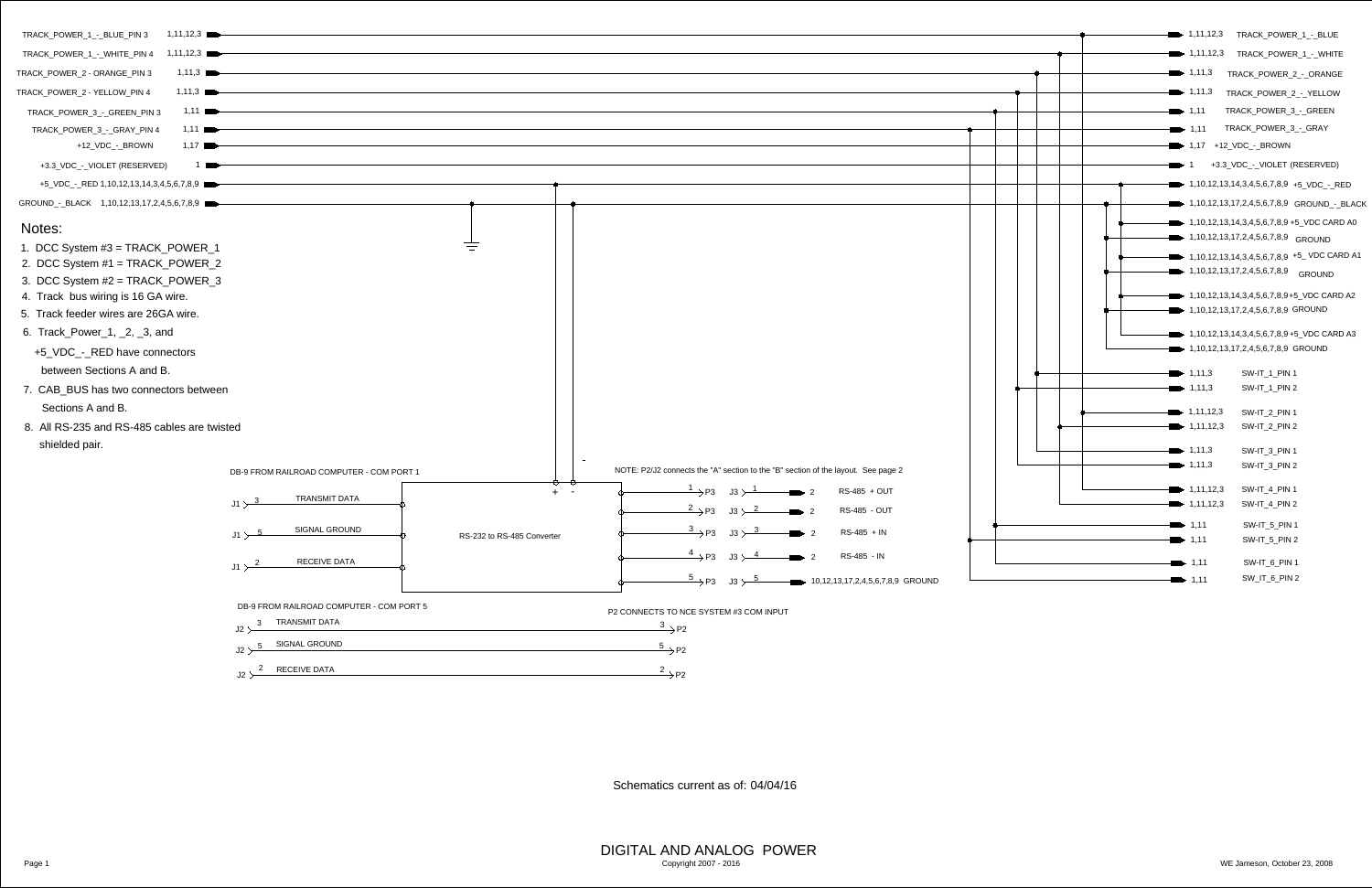<span id="page-1-0"></span>

|                                                   | Table A |                                       |                              | Table B |                                   |
|---------------------------------------------------|---------|---------------------------------------|------------------------------|---------|-----------------------------------|
|                                                   |         | $\mathsf{P}^2 \rightarrow \mathsf{P}$ | $\mathsf{I} \cap \mathsf{I}$ |         | $-$ 2 RS-485 + O                  |
|                                                   |         | $\frac{3}{2}$ P2                      | 12 <sup>5</sup>              |         | $-2$ RS-485 - O                   |
| $\overline{\phantom{a}}$ $\overline{\phantom{a}}$ |         | $\Delta$ P2                           | J2 >                         |         | $-2$ RS-485 + IN                  |
| $2 \blacksquare$                                  |         | $\rightarrow$ P2                      | $J2^+$                       |         | $-$ 2 RS-422 - IN                 |
|                                                   |         | $\sim$ D2                             | J2 >                         |         | $\longrightarrow 1,10,12,13,17,2$ |

<span id="page-1-2"></span>

|                    | 2 $\succ$ 2 $-$                                                                                                                                                                                                                                                                                                                                                                                                            |  |
|--------------------|----------------------------------------------------------------------------------------------------------------------------------------------------------------------------------------------------------------------------------------------------------------------------------------------------------------------------------------------------------------------------------------------------------------------------|--|
|                    | 2 $>$ 3                                                                                                                                                                                                                                                                                                                                                                                                                    |  |
|                    | 2 $\rightarrow$ 6                                                                                                                                                                                                                                                                                                                                                                                                          |  |
|                    | 2 $>$ $\overline{ }$ $\overline{ }$ $\overline{ }$ $\overline{ }$ $\overline{ }$ $\overline{ }$ $\overline{ }$ $\overline{ }$ $\overline{ }$ $\overline{ }$ $\overline{ }$ $\overline{ }$ $\overline{ }$ $\overline{ }$ $\overline{ }$ $\overline{ }$ $\overline{ }$ $\overline{ }$ $\overline{ }$ $\overline{ }$ $\overline{ }$ $\overline{ }$ $\overline{ }$ $\overline{ }$ $\overline{ }$ $\overline{ }$ $\overline{ }$ |  |
| 2 $>$ $\frac{5}{}$ |                                                                                                                                                                                                                                                                                                                                                                                                                            |  |
|                    |                                                                                                                                                                                                                                                                                                                                                                                                                            |  |

<span id="page-1-3"></span>

- NOTE: 1. All RS-485 cables are twisted shielded pair.
	- 2. Card A2 and A3 are on table A
	- 3. Card A0 and A1 are on table B



NOTE: Card A2 and A3 are located in section "A" of the layout



| J19 PIN 5 RS-485 + IN    |                  |
|--------------------------|------------------|
| J19 PIN 4 RS-485 - IN    |                  |
| J19 PIN 3 RS-485 + OUT   |                  |
| J19 PIN 2 RS-485 - OUT   |                  |
| 0,12,13,17,2,4,5,6,7,8,9 | J19 PIN 1 GROUND |

| J11 PIN 5 RS-485 + IN    |                  |
|--------------------------|------------------|
| J11 PIN 4 RS-485 - IN    |                  |
| J11 PIN 3 RS-485 + OUT   |                  |
|                          |                  |
| 0,12,13,17,2,4,5,6,7,8,9 | J11 PIN 1 GROUND |

<span id="page-1-4"></span>

| J10 PIN 5 RS-485 + IN    |                  |
|--------------------------|------------------|
| J10 PIN 4 RS-485 - IN    |                  |
| J10 PIN 3 RS-485 + OUT   |                  |
| J10 PIN 2 RS-485 - OUT   |                  |
| 0,12,13,17,2,4,5,6,7,8,9 | J10 PIN 1 GROUND |
|                          |                  |

<span id="page-1-1"></span>

| J18 PIN 5 RS-485 + IN    |                  |
|--------------------------|------------------|
| J18 PIN 4 RS-485 - IN    |                  |
| J18 PIN 3 RS-485 + OUT   |                  |
| J18 PIN 2 RS-485 - OUT   |                  |
| 0,12,13,17,2,4,5,6,7,8,9 | J18 PIN 1 GROUND |

NOTE: Card A0 and A1 are located in section "B" of the layout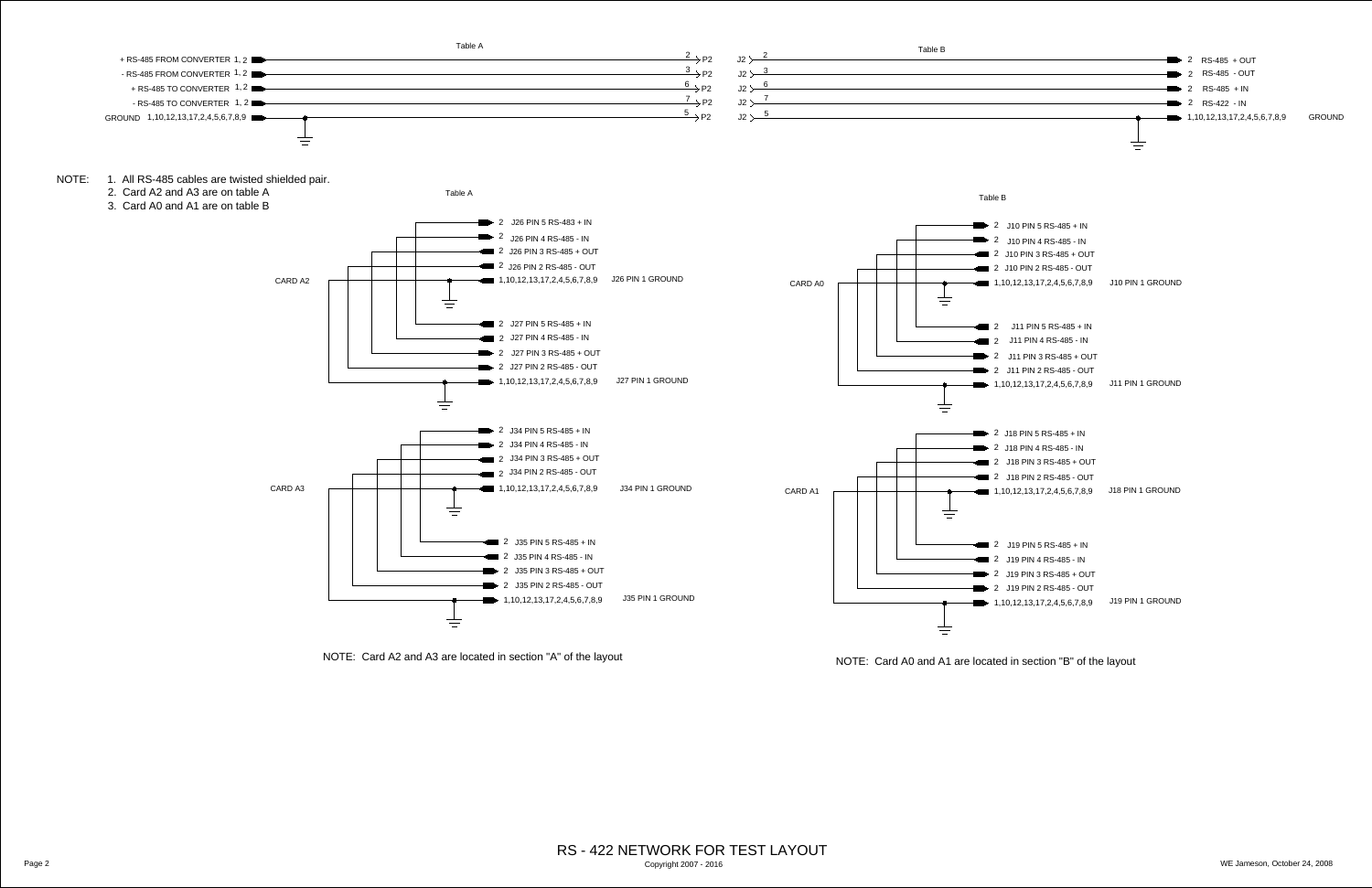Page 3 WE Jameson, October 28, 2008 TURNOUT WIRING FOR TURNOUTS 1 - 8 Copyright 2007 - 2016

<span id="page-2-12"></span><span id="page-2-9"></span><span id="page-2-4"></span><span id="page-2-3"></span><span id="page-2-2"></span><span id="page-2-1"></span><span id="page-2-0"></span>

<span id="page-2-22"></span><span id="page-2-21"></span><span id="page-2-19"></span><span id="page-2-18"></span><span id="page-2-17"></span><span id="page-2-14"></span><span id="page-2-13"></span><span id="page-2-10"></span><span id="page-2-8"></span><span id="page-2-7"></span><span id="page-2-5"></span>

## NOTE: All turnouts drawn in the NORMAL (N) position.

<span id="page-2-23"></span><span id="page-2-20"></span><span id="page-2-16"></span><span id="page-2-15"></span><span id="page-2-11"></span><span id="page-2-6"></span>NOTE: 10K pull ups are on SMINI card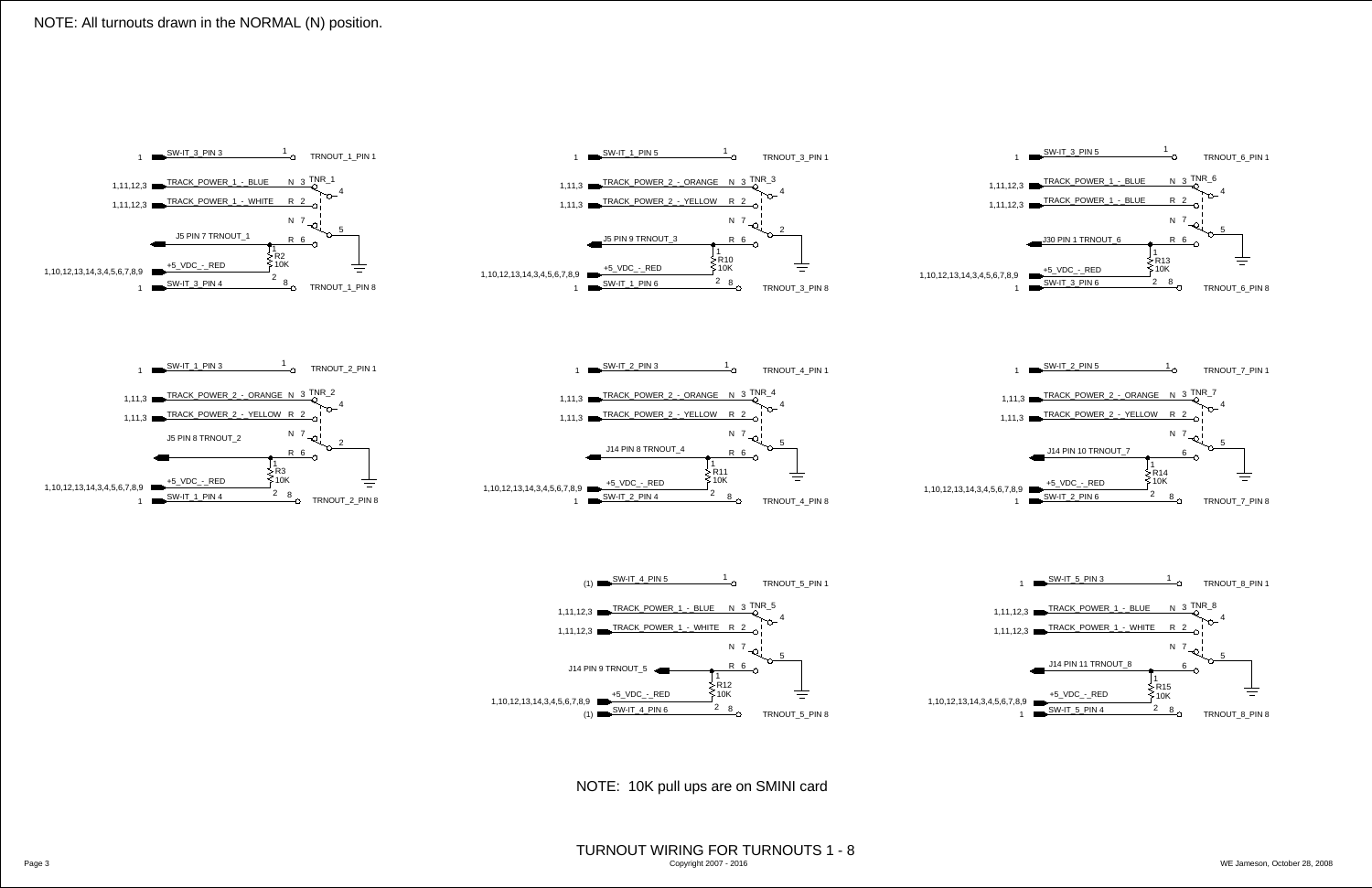<span id="page-3-0"></span>

 $\equiv$ 

CARD A0 - ASSOCIATED SIGNALS Page 4 WE Jameson, October 29, 2008 Copyright 2007 - 2016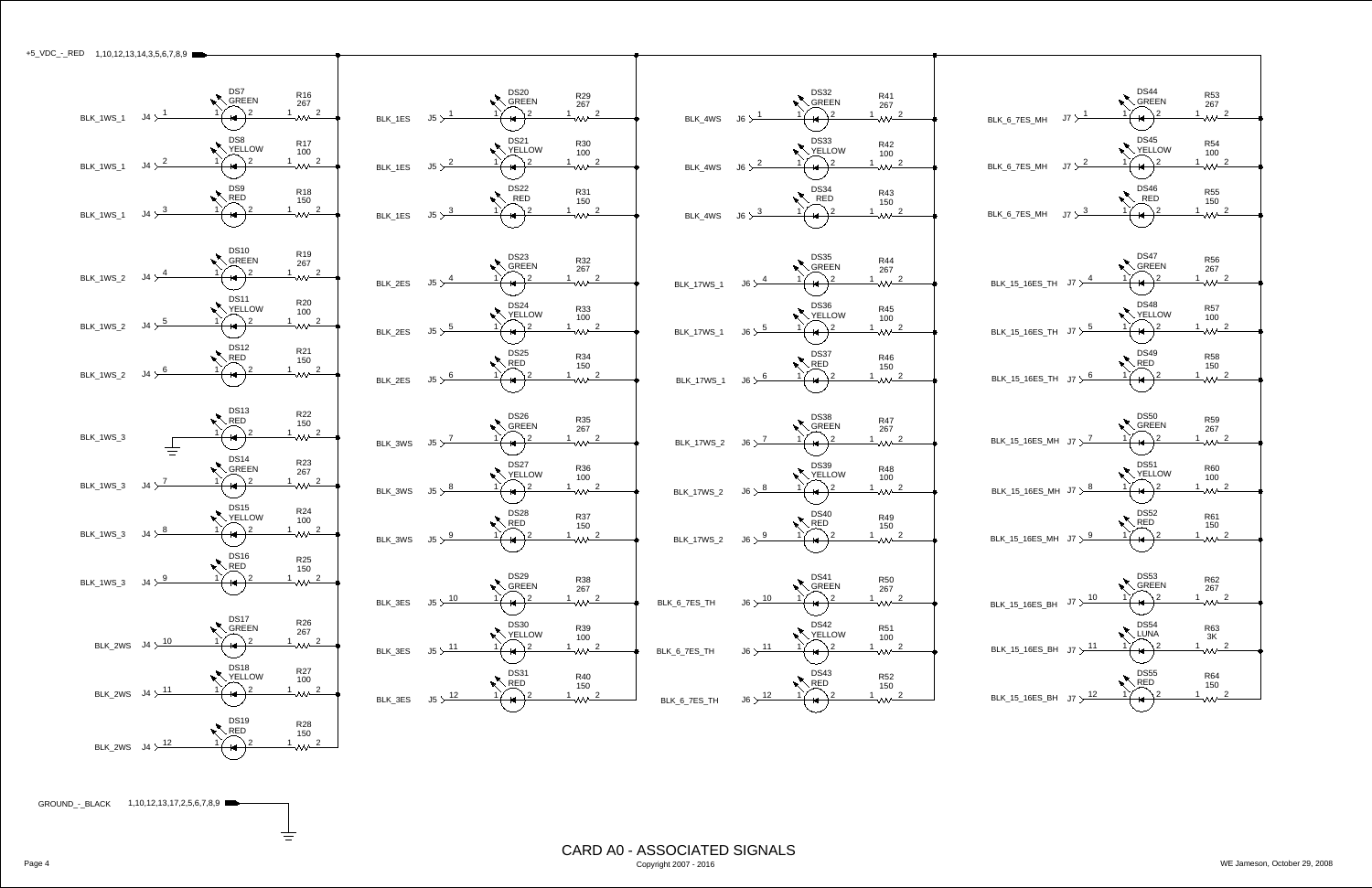

<span id="page-4-0"></span>



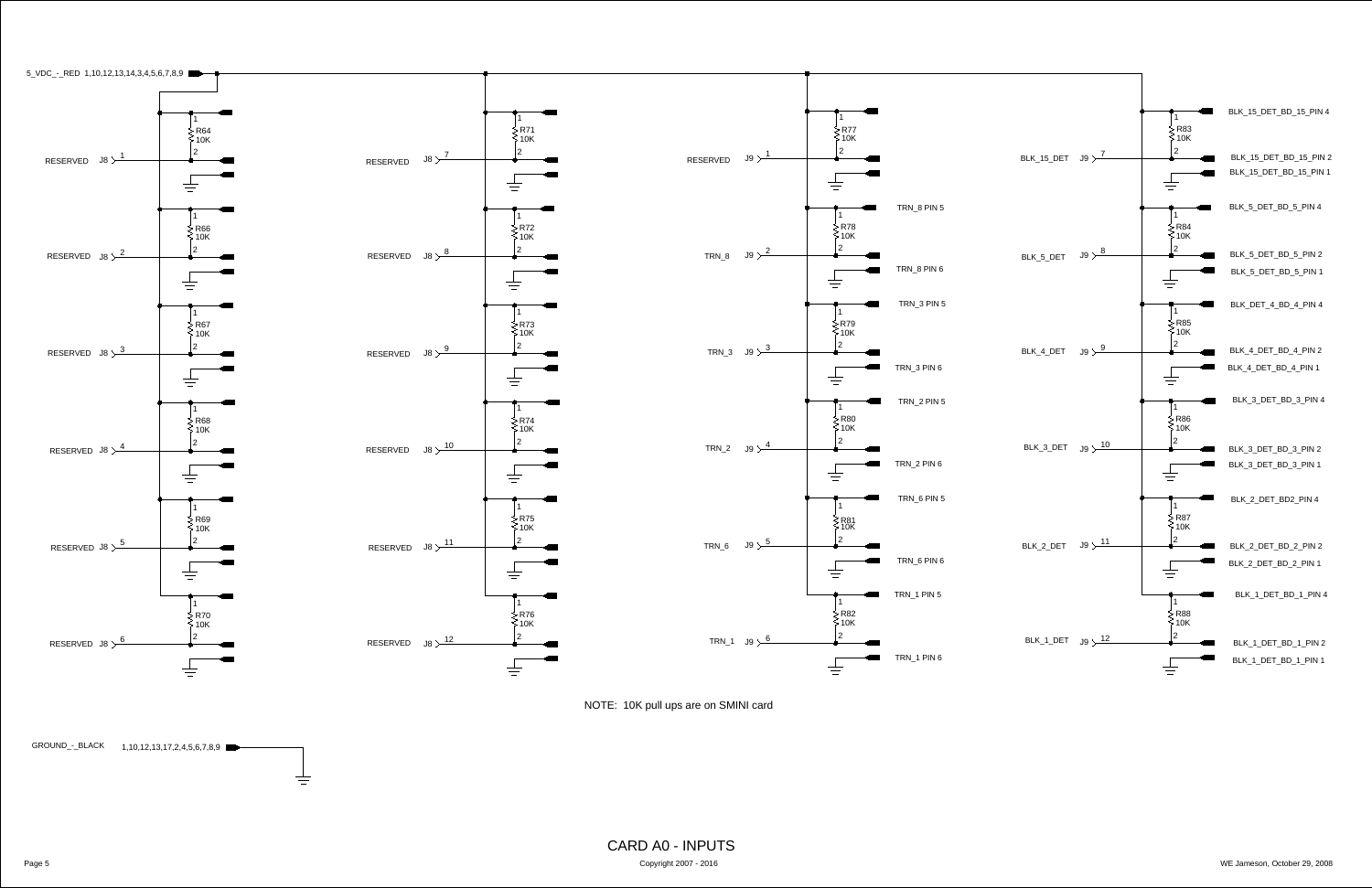<span id="page-5-1"></span>GROUND\_[-\\_BLACK](#page-6-0) 1,10,12,13,17,2,4,5,7,8,9  $\equiv$ 



<span id="page-5-0"></span>

Page 6 WE Jameson, October 29, 2008 CARD A1 - ASSOCIATED SIGNALS Copyright 2007 - 2016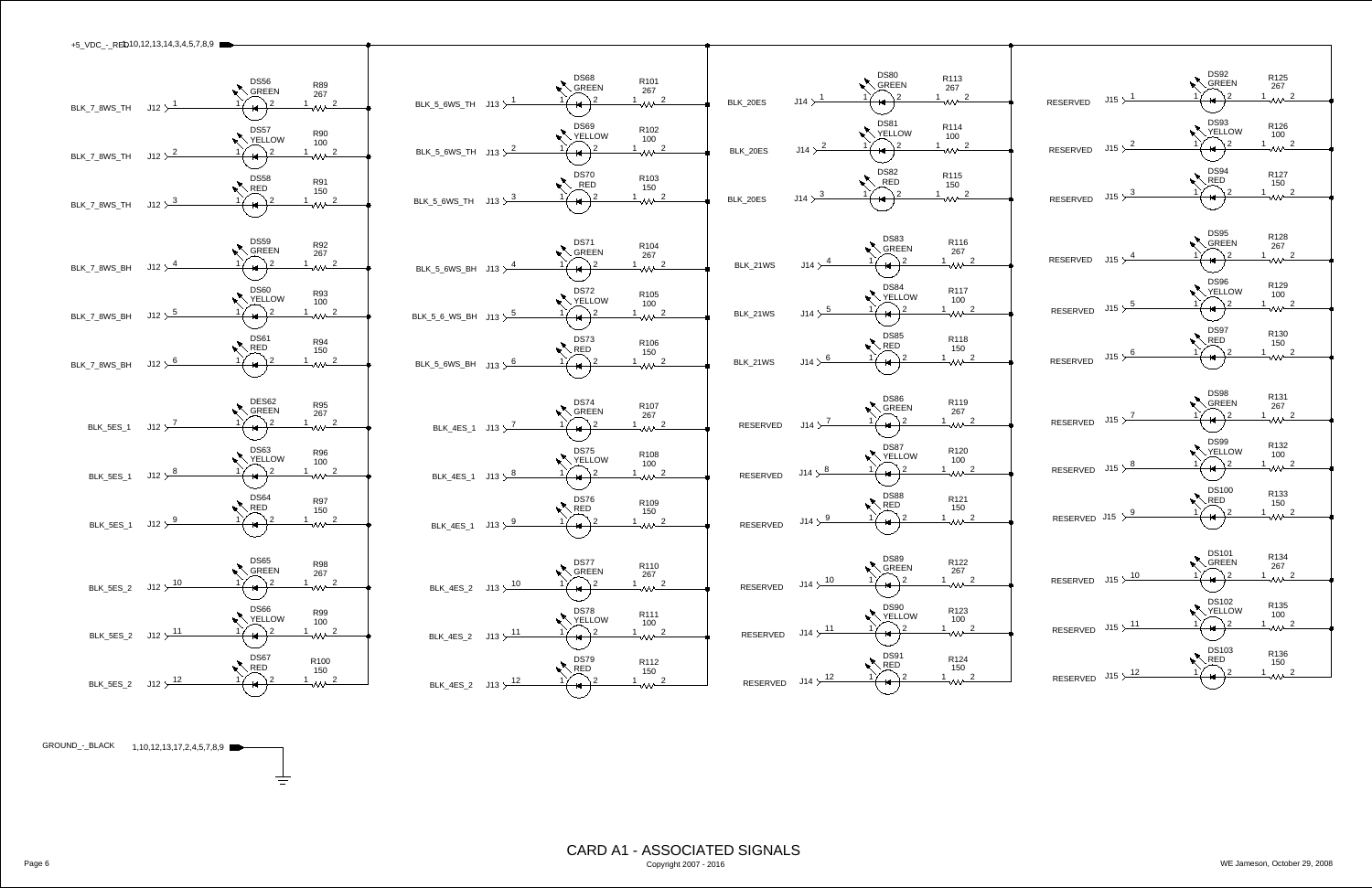<span id="page-6-0"></span>









Copyright 2007 - 2016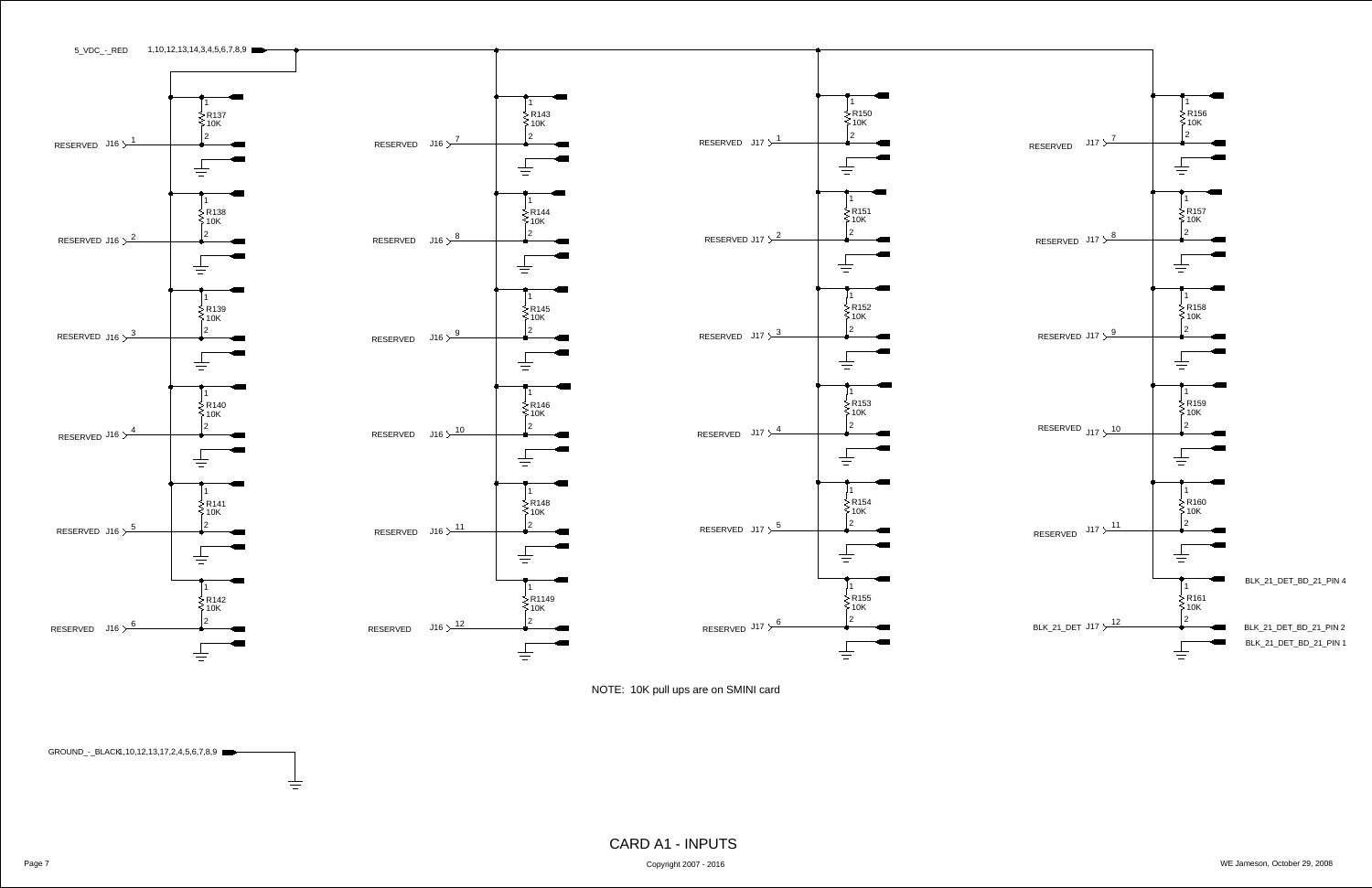<span id="page-7-0"></span>

<span id="page-7-1"></span>GR[OUND\\_-\\_BLACK](#page-8-0)10,12,13,17,2,4,5,6,7,9

 $\equiv$ 





CARD A2 - ASSOCIATED SIGNALS Copyright 2007 - 2016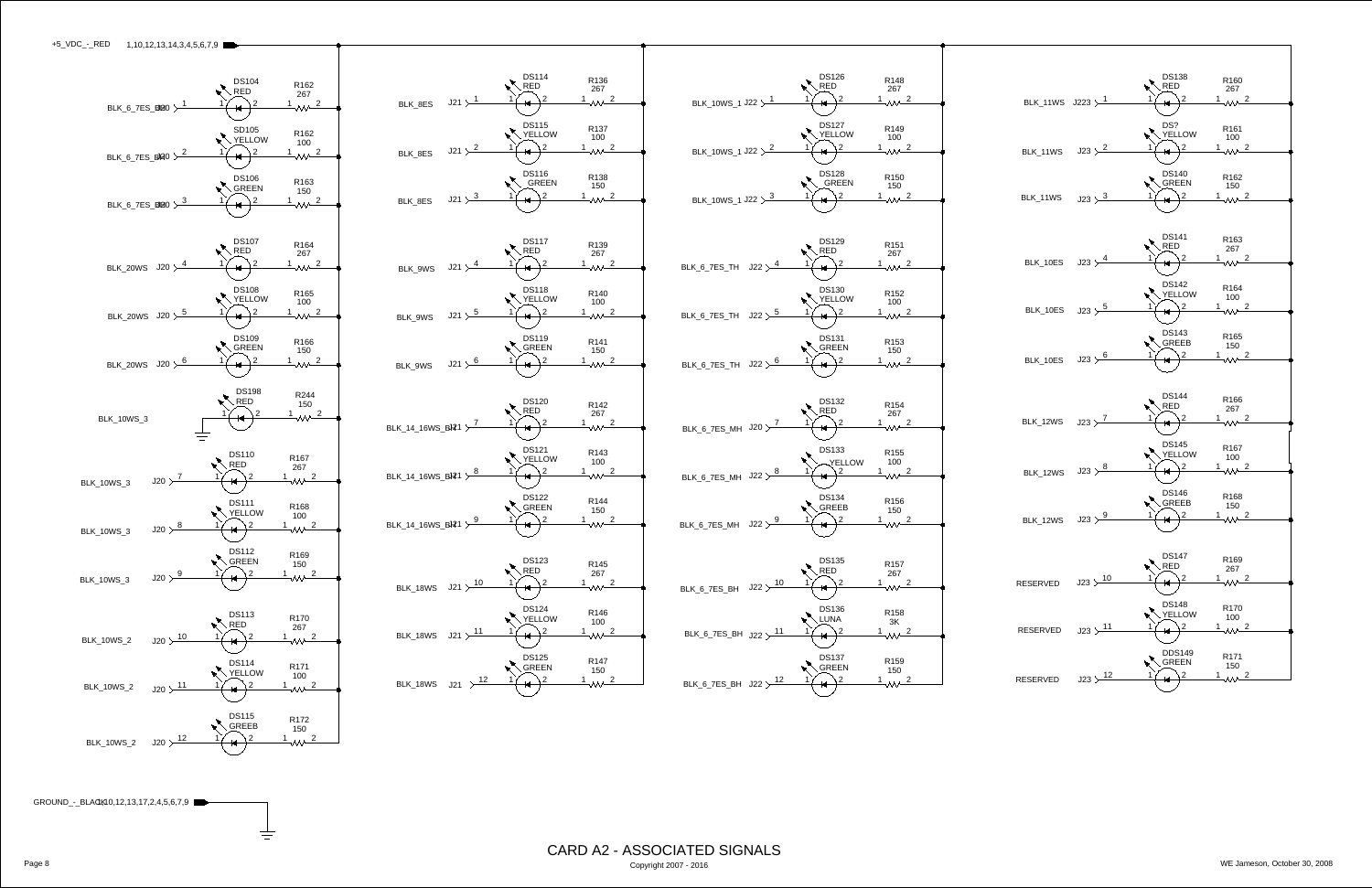<span id="page-8-1"></span>

<span id="page-8-0"></span>

Page 9 WE Jameson, October 30, 2008 CARD A2 - INPUTS Copyright 2007 - 2016

NOTE: 10K pull ups are on SMINI card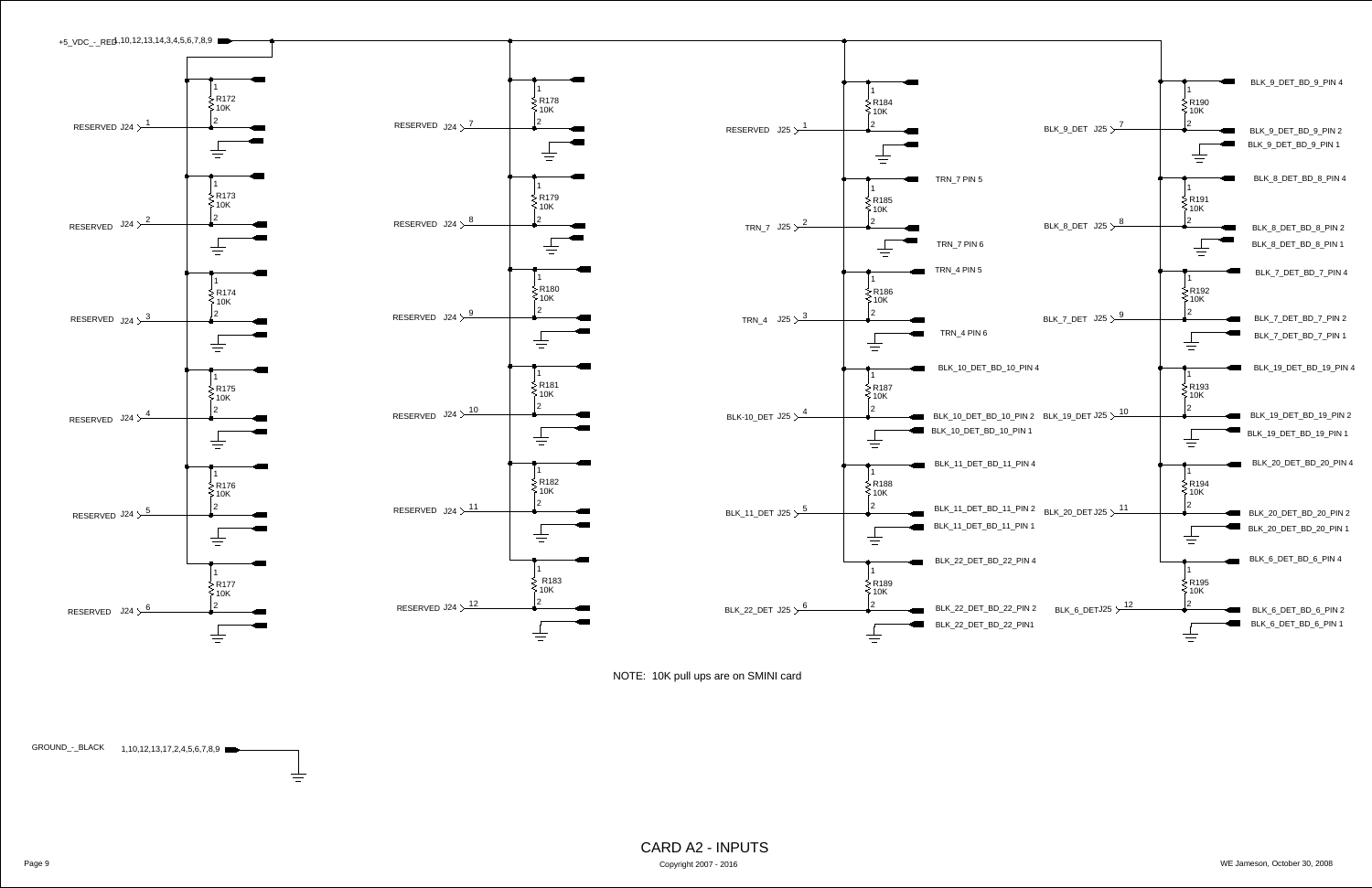|                          | +5VDC_-_RED0,12,13,14,3,4,5,6,7,8,9 |                                 |                         |                                                             |
|--------------------------|-------------------------------------|---------------------------------|-------------------------|-------------------------------------------------------------|
|                          |                                     |                                 |                         |                                                             |
|                          |                                     |                                 |                         |                                                             |
|                          |                                     | <b>DS150</b><br><b>RED</b>      | R <sub>196</sub>        |                                                             |
|                          |                                     | 2                               | 150<br>$\overline{2}$   |                                                             |
| <b>BLK_13ES_2</b>        | $\sqrt{28}$ $\frac{1}{2}$           |                                 |                         | BLK_13ES_1 $J29$ $\frac{1}{2}$                              |
|                          |                                     | <b>DS151</b>                    | R <sub>197</sub>        |                                                             |
|                          |                                     | <b>YELLOW</b>                   | 100                     |                                                             |
| BLK_13ES_2 J28 $\succ^2$ |                                     | $\overline{2}$                  | $\sim 2$                | BLK_13ES_1 J29 $\succ^2$                                    |
|                          |                                     | <b>DS152</b>                    |                         |                                                             |
|                          |                                     | <b>GREB</b>                     | R <sub>198</sub><br>267 |                                                             |
| BLK_13ES_2               | J28 $\times$ $\frac{3}{5}$          |                                 | $\lambda$ 2             | BLK_13ES_1 J29 $\times$ $\frac{3}{2}$                       |
|                          |                                     |                                 |                         |                                                             |
|                          |                                     |                                 |                         |                                                             |
|                          |                                     | <b>DS153</b><br><b>RED</b>      | R <sub>199</sub><br>150 |                                                             |
| BLK_18ES                 | J29 $\times$ $\frac{4}{3}$          | 2                               | $\overline{2}$          | J29 ><br>BLK_18WS                                           |
|                          |                                     |                                 |                         |                                                             |
|                          |                                     | <b>DS154</b><br><b>YELLOW</b>   | R200                    |                                                             |
|                          | J28 > 5                             | 2                               | 100<br>$\sqrt{2}$       | BLK_18WS $\sqrt{5}$                                         |
| BLK_18ES                 |                                     |                                 |                         |                                                             |
|                          |                                     | <b>DS155</b>                    | R201                    |                                                             |
|                          |                                     | <b>GREEN</b><br>2               | 267                     |                                                             |
| BLK_18ES                 | J28 > 6                             |                                 | $\sim$ 2                | BLK_18WS $\sqrt{3}$ J29 $\times$                            |
|                          |                                     |                                 |                         |                                                             |
|                          |                                     | <b>DS156</b>                    | R202                    |                                                             |
|                          |                                     | <b>RED</b>                      | 150                     |                                                             |
| BLK_17WS                 | J28 $\times$ $\frac{7}{ }$          | 2                               | $\overline{2}$          | BLK_14_16WS_BH J29 $\succ$                                  |
|                          |                                     | <b>DS157</b>                    |                         |                                                             |
|                          |                                     | <b>YELLOW</b>                   | R203<br>100             |                                                             |
| BLK_17WS                 | $J28 \searrow 8$                    | 2                               | $\sqrt{2}$              | BLK_14_16WS_BH J29 $\succ$ <sup>8</sup>                     |
|                          |                                     |                                 |                         |                                                             |
|                          |                                     | <b>DS158</b><br><b>GREEN</b>    | R204<br>267             |                                                             |
| BLK_17WS                 | J28 > 9                             | ਚ                               | $\sim$ 2                | BLK_14_16WS_BH J29 $\succ^9$                                |
|                          |                                     |                                 |                         |                                                             |
|                          |                                     |                                 |                         |                                                             |
|                          |                                     | <b>DS159</b><br><b>RED</b>      | R205<br>150             |                                                             |
| BLK_23ES                 | $J28 \searrow 10$                   | 2                               | 1 $\sim$ 2              | BLK_14_16WS_TH $\left  \right $ J29 $\times$ $\frac{10}{2}$ |
|                          |                                     |                                 |                         |                                                             |
|                          |                                     | <b>DS160</b>                    | R206                    |                                                             |
| BLK_23ES                 | J28 > 11                            | <b>YELLOW</b><br>$\overline{2}$ | 100<br>$\sim$ 2         | BLK_14_16WS_TH $\left  \right $ J29 $\times$ $\frac{11}{2}$ |
|                          |                                     |                                 |                         |                                                             |
|                          |                                     | <b>DS161</b>                    | R <sub>207</sub>        |                                                             |
|                          |                                     | <b>GREEN</b>                    | 267                     | BLK_14_16WS_TH J29 $\times$ 12                              |
| BLK_23ES                 | J28 > 12                            | 2                               | $\sim$ 2                |                                                             |
|                          |                                     |                                 |                         |                                                             |

 $\frac{1}{\sqrt{-1}}$ 

Page 10 Copyright 2007 - 2016 CARD A3 - ASSOCIATED SIGNALS

<span id="page-9-0"></span>[1,10,12](#page-12-1),13,17,2,4,5,6,7,8,9 GROUND\_-\_BLACK



NOTE: 10K pull ups are on SMINI card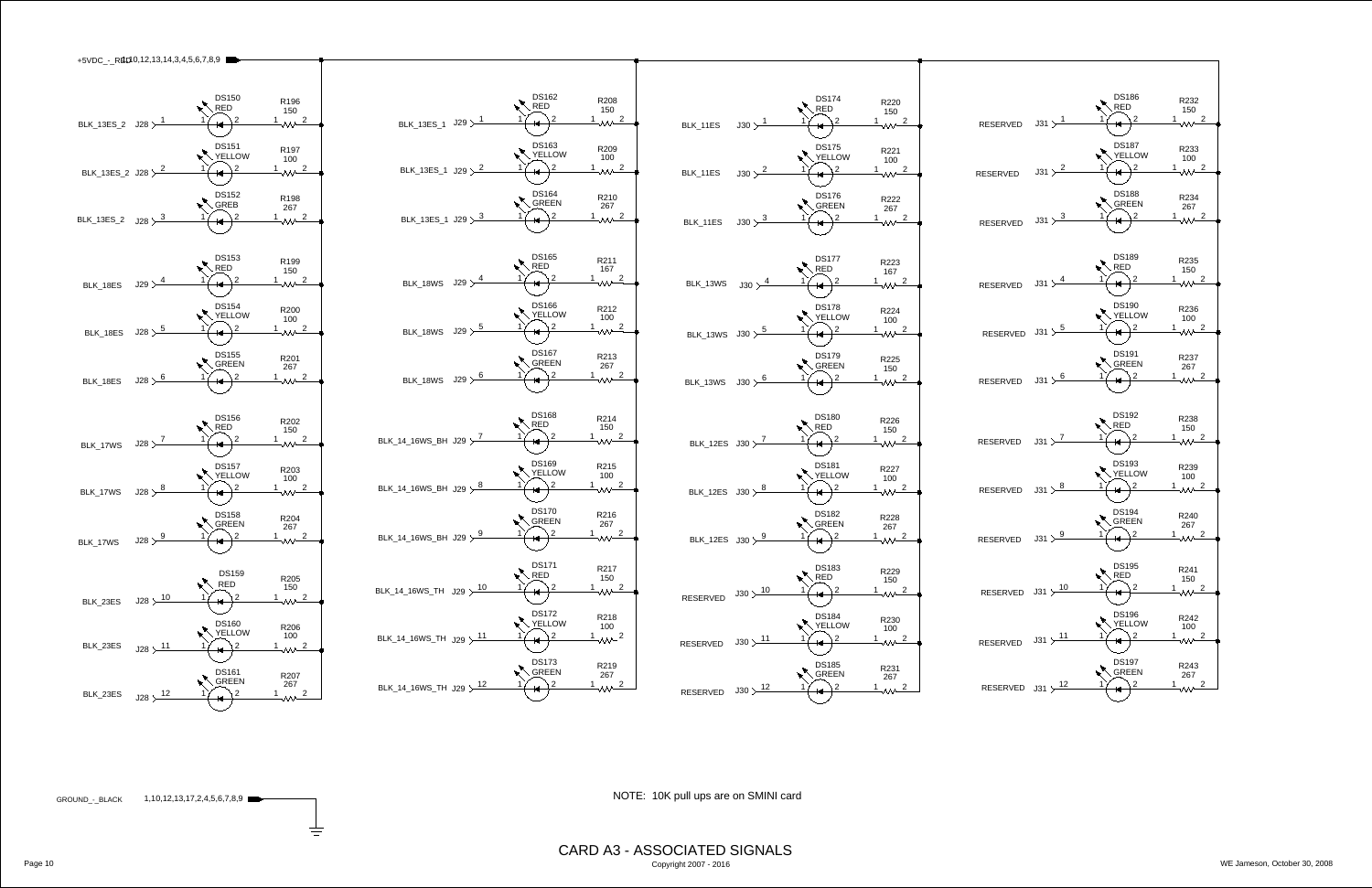



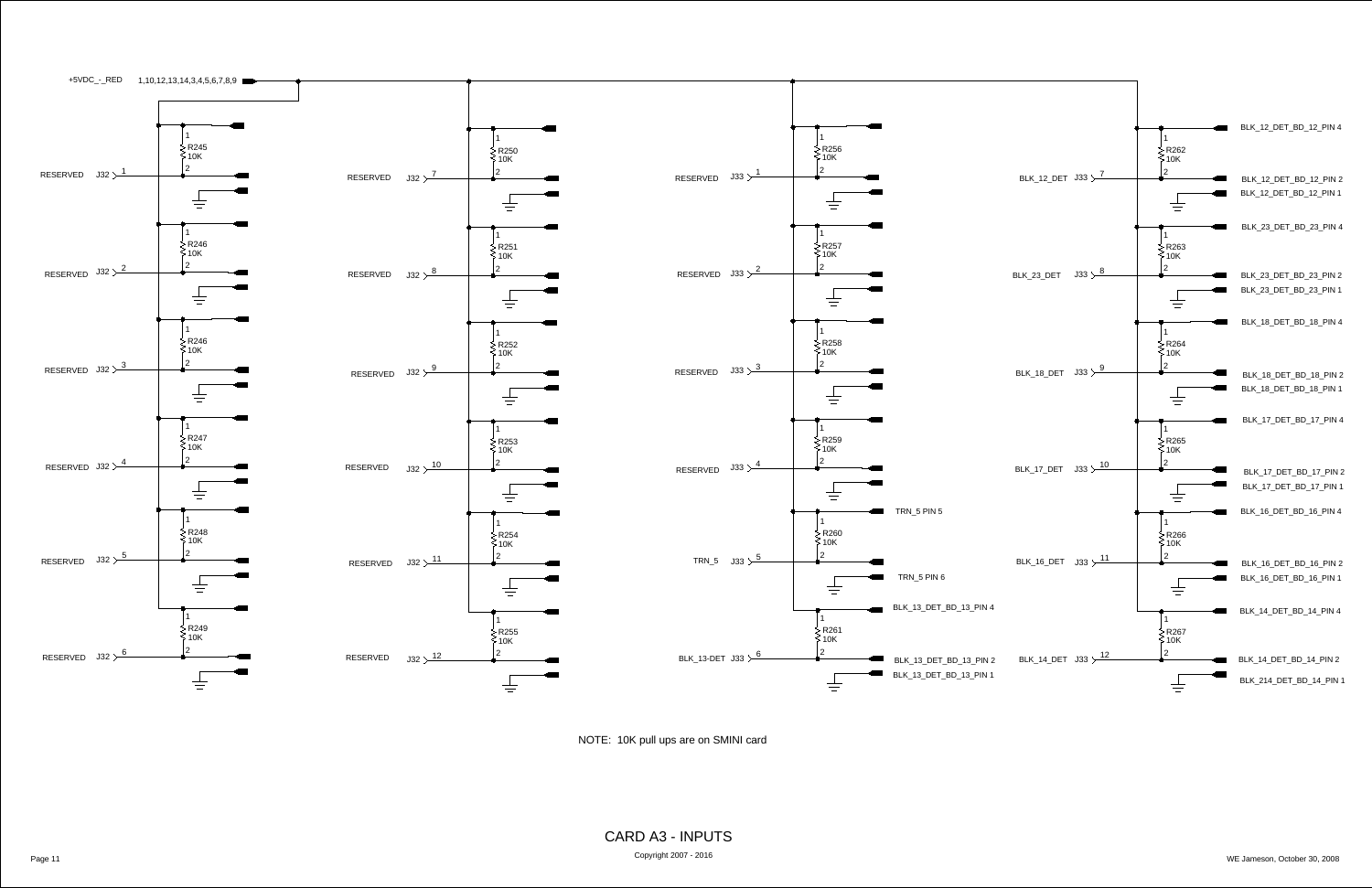<span id="page-11-5"></span><span id="page-11-4"></span><span id="page-11-3"></span><span id="page-11-2"></span><span id="page-11-1"></span><span id="page-11-0"></span>

Coypright 2007 - 2015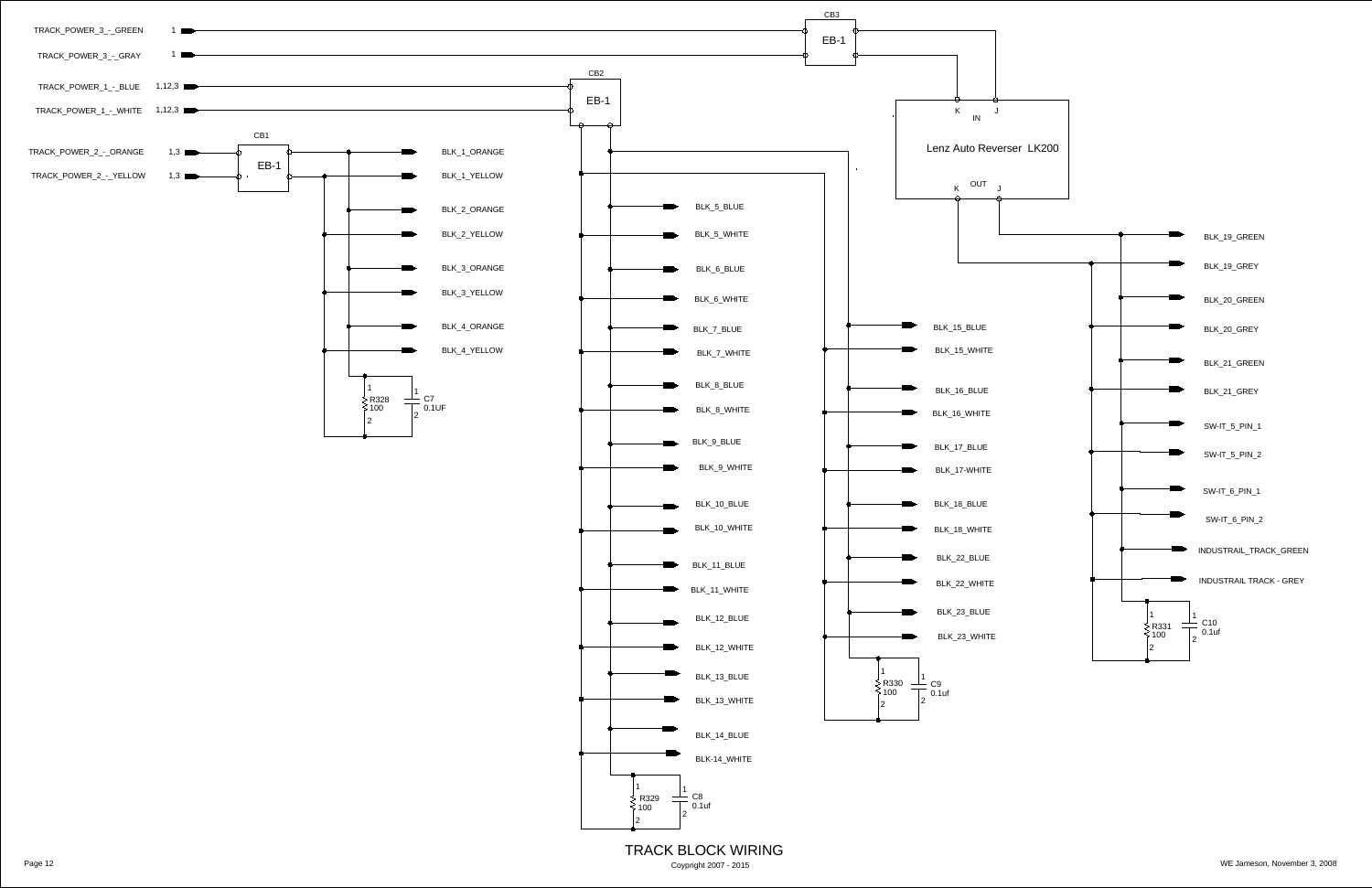<span id="page-12-3"></span><span id="page-12-2"></span><span id="page-12-1"></span><span id="page-12-0"></span>

Page 13 WE Jameson, August 10, 2011 PROGRAM TRACK - +2.2 VDC REGULATOR - DIAMOND Copyright 2007 - 2016

<span id="page-12-5"></span><span id="page-12-4"></span>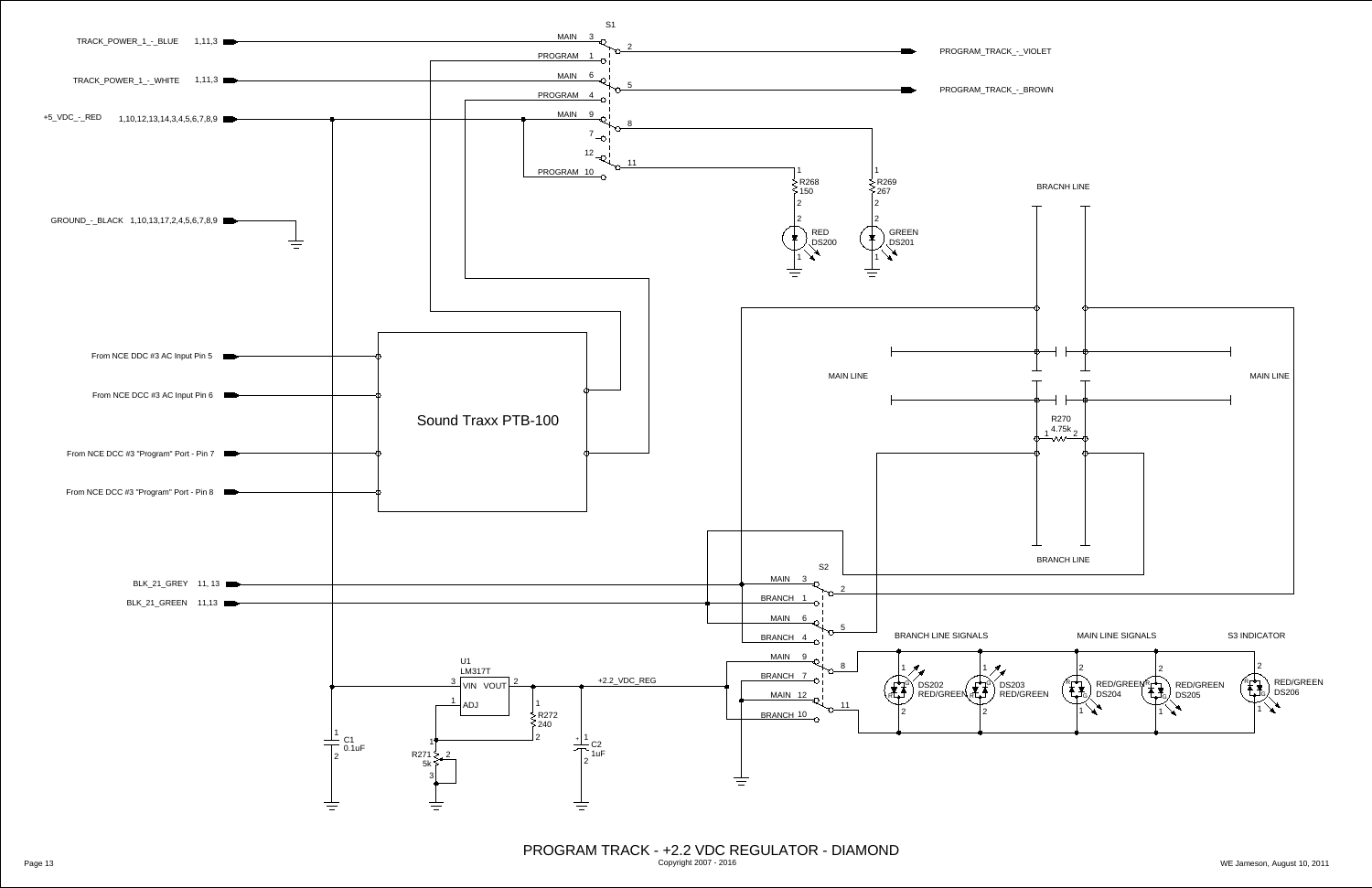<span id="page-13-0"></span>

## NOTE: Turnouts drawn in the NORMAL (N) position.

Copyright 2007 - 2016

<span id="page-13-1"></span>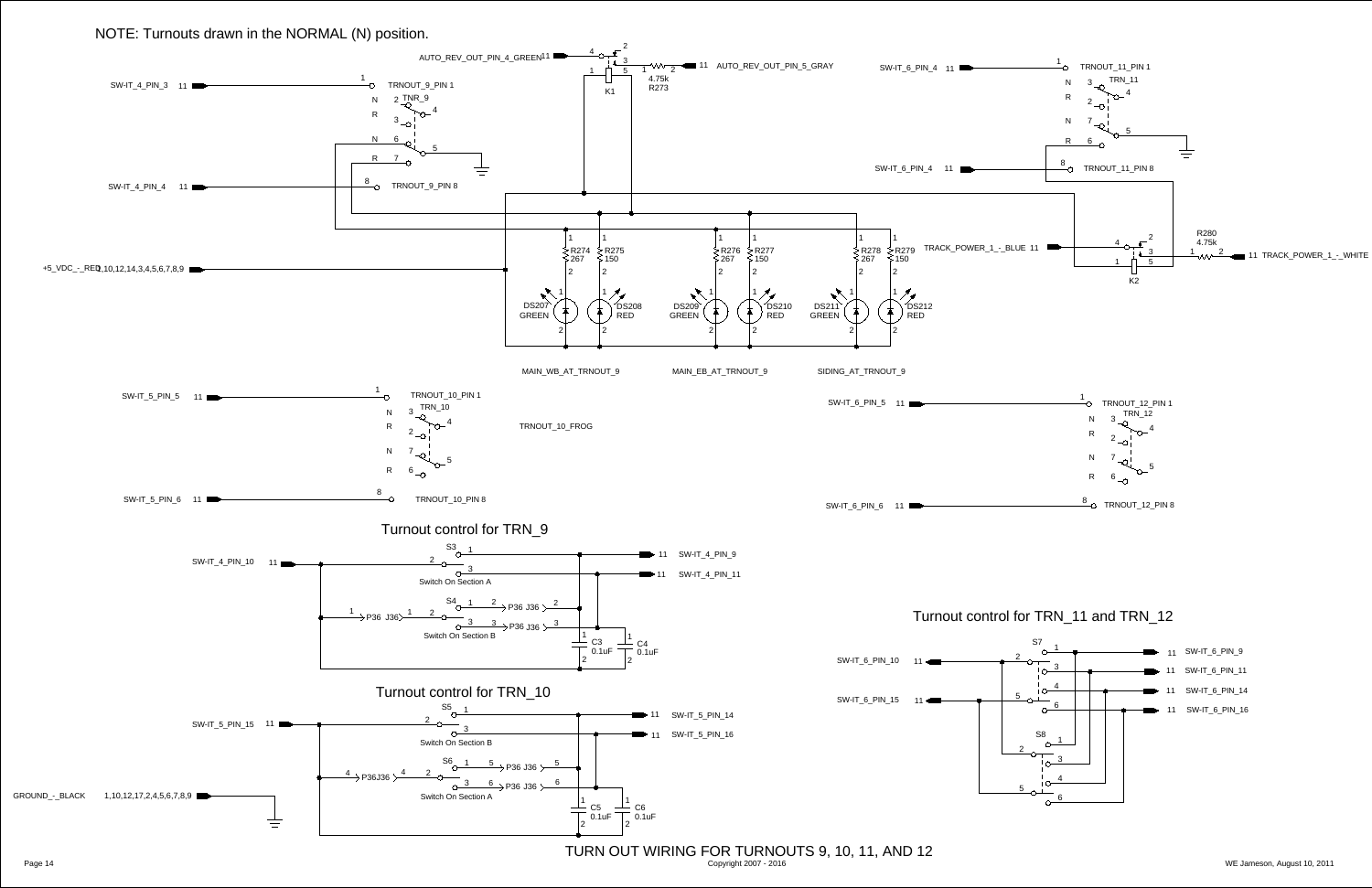<span id="page-14-0"></span>

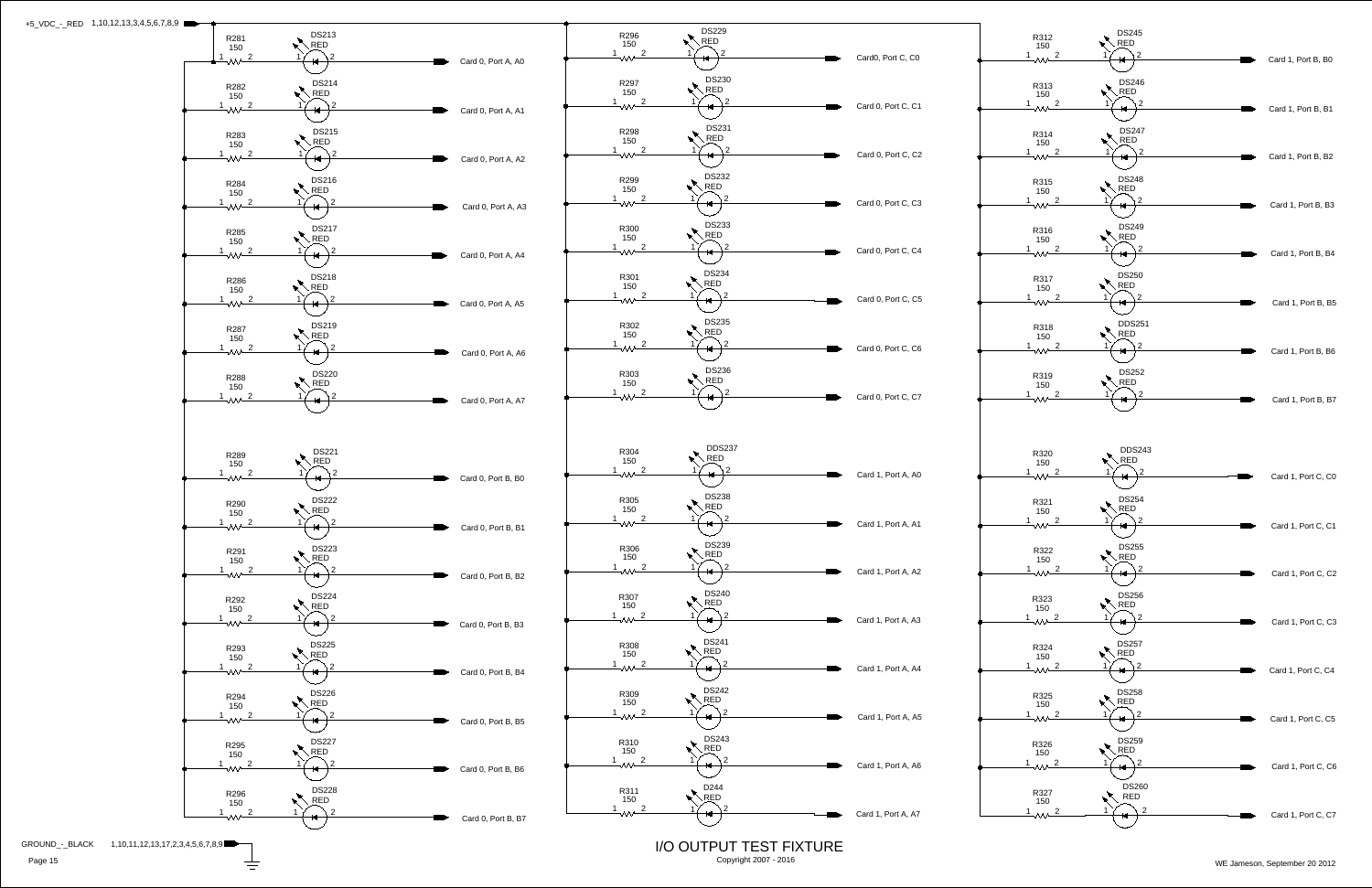| Card 0, Port A, A015      |
|---------------------------|
|                           |
| Card 0, Port A, $A1^{15}$ |
| Card 0, Port A, A215      |
|                           |
| Card 0, Port A, A315      |
|                           |
| Card 0, Port A, A415      |
|                           |
| Card 0, Port A, A515      |
|                           |
|                           |
| Card 0, Port A, A615      |
|                           |
| Card 0, Port A, A715      |
|                           |

I/O LOOP BACK CABLE

Copyright 2007 - 2016



| Card 0, Port C, C0 15                                                                          |
|------------------------------------------------------------------------------------------------|
|                                                                                                |
| Card 0, Port C, C115                                                                           |
|                                                                                                |
| Card 0, Port C,C2 15                                                                           |
|                                                                                                |
| Card 0, Port C, C3 15                                                                          |
|                                                                                                |
| Card 0, Port C, C415                                                                           |
|                                                                                                |
| Card 0, Port C, C515                                                                           |
|                                                                                                |
| Card 0, Port C, C615                                                                           |
|                                                                                                |
| <u> 1989 - Johann Barn, fransk politik formuler (d. 1989)</u><br>Card 0, Port C, C715 <b>I</b> |
|                                                                                                |

|                       | 15 Card 2, Port A, A0                   |
|-----------------------|-----------------------------------------|
|                       | 15Card 2, Port A, A1                    |
|                       | 15 Card 2, Port A, A2                   |
|                       | 15Card 2, Port A, A3                    |
|                       | $\longrightarrow$ 15 Card 2, Port A, A4 |
| $\blacktriangleright$ | 15 Card 2, Port A, A5                   |
| $\rightarrow$         | 15 Card 2, Port A, A6                   |
|                       | 15 Card 2, Port A, A7                   |
|                       |                                         |



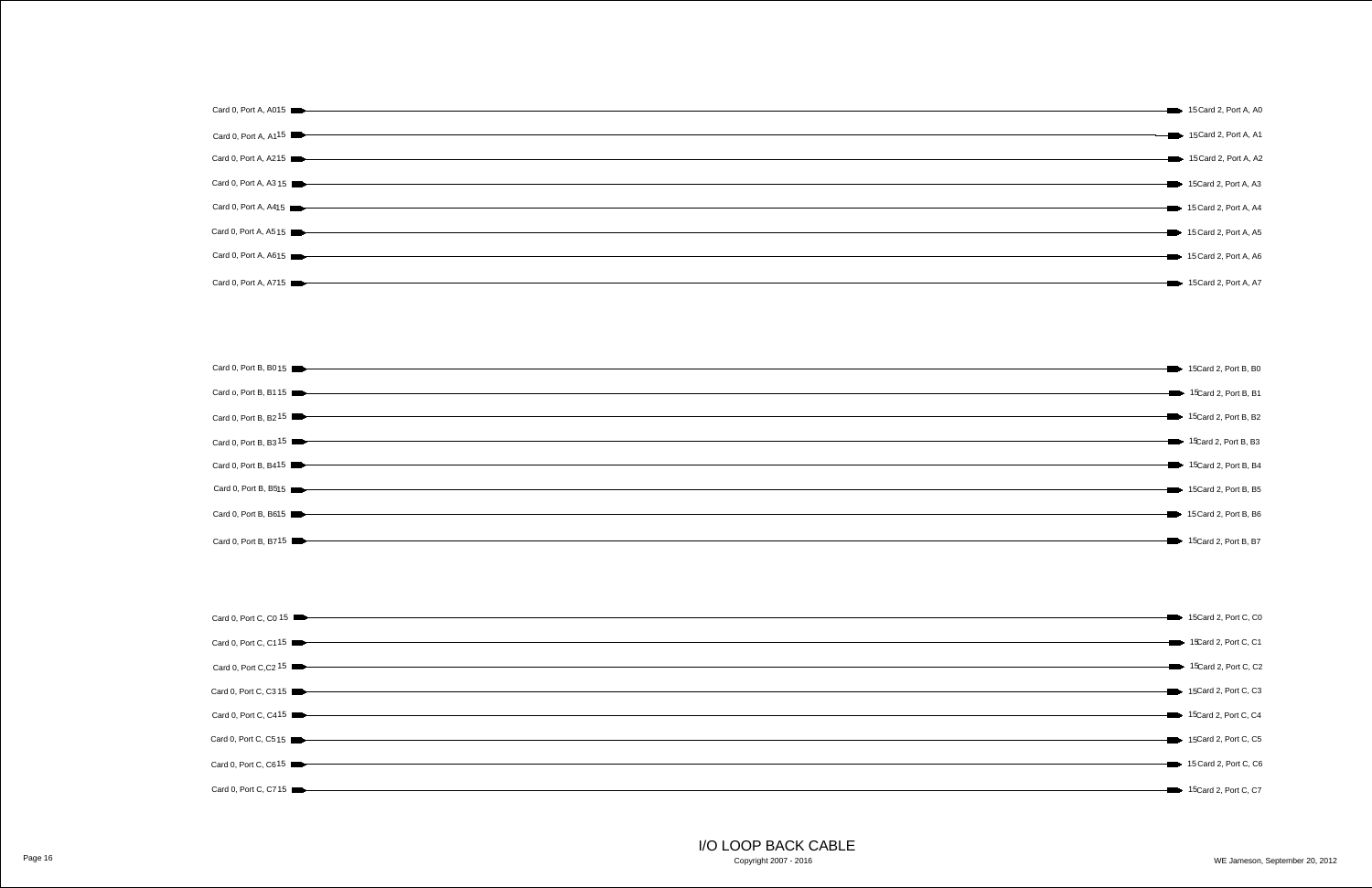<span id="page-16-0"></span>